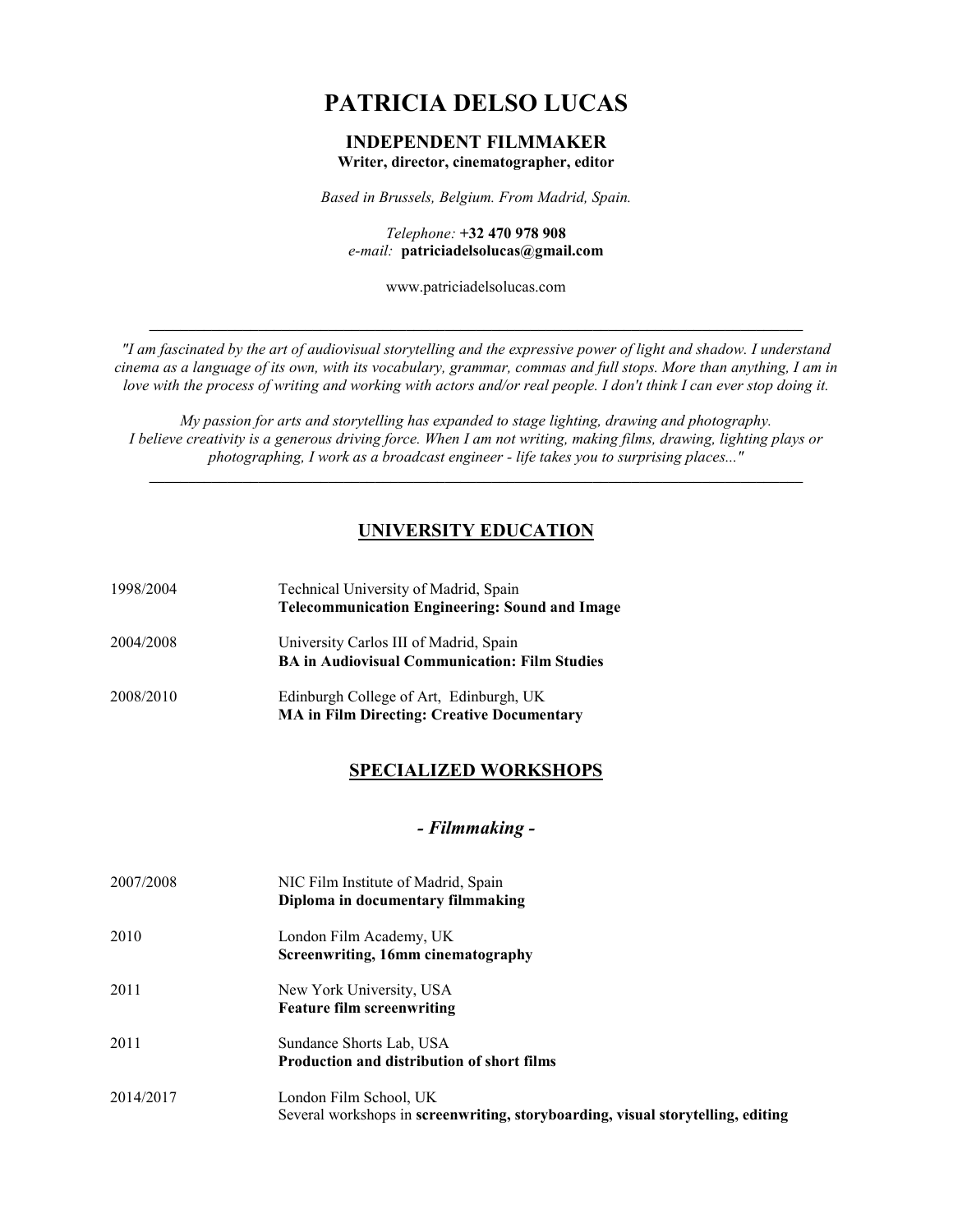| 2014/2015 | Cineuropa.org<br><b>Short film screenwriting</b>                                                            |
|-----------|-------------------------------------------------------------------------------------------------------------|
| 2015      | Prague Film School, Czech Republic<br>Fiction filmmaking: screenwriting, directing, cinematography, editing |
| 2017      | Los Angeles Global Cinematography Institute, USA<br>Advanced cinematography and colour grading              |
| 2015&2018 | Acting school Beatrice Flores Silva, Belgium<br>Directing actors                                            |

# **- Photography, drawing -**

| Institute for Documentary Photography of Barcelona, Spain |
|-----------------------------------------------------------|
| Diploma in still photography (35mm)                       |
|                                                           |

2015/2016 Academy of Art of the City of Brussels, Belgium **Graphic novel illustration and storytelling**

### **FILMOGRAPHY**

*Links to my filmography as director can be found on my website*

# *- Director -*

| 2009      | JUST TO CALL YOU DAD, Spain/UK. 16 min. Super 8mm/HD. Writer, director, editor.<br>Short creative documentary<br>BAFTA Scotland New Talent Awards (UK), nomination, 2010<br>Official selecting DocumentaMadrid (Spain), 2010<br>Cucalorus Film Festival (USA), 2010<br>Brighton See Festival (UK), 2010<br>MediMed Film Market (Spain), 2010<br>ZINEBI Film Festival (Spain), 2011<br>Berlin Directors Lounge (Germany), 2011 |
|-----------|-------------------------------------------------------------------------------------------------------------------------------------------------------------------------------------------------------------------------------------------------------------------------------------------------------------------------------------------------------------------------------------------------------------------------------|
|           | Unplugged Online Film Festival (Asia tour), 2011<br>Observatorio Sur cinema platform (Argentina), 2011                                                                                                                                                                                                                                                                                                                        |
| 2009      | ALL WE'VE GOT. UK. 22 min. HD. Co-director, editor.<br>Short documentary - Edinburgh University.<br>Interfaith world congress, Melbourne (Australia), 2009<br>Harvard faith film festival (USA), 2010                                                                                                                                                                                                                         |
| 2012      | THE MOON IS FALLING. Spain. 28 min. HD. Co-writer, co-director, co-editor.<br>Short science-fiction film (unfinished due to discontinuation of funding)<br>In collaboration with Magno Entertainment and The Alchemy Company                                                                                                                                                                                                  |
| 2012/2013 | CELL FATE. Spain/UK. 22 min. HD. Co-writer, director, editor.<br>Short scientific documentary – commissioned by EuroStemCell.org<br>Paris Science Film Festival (France), 2015<br>Goethe Institute World Film Tour, 2015-2016                                                                                                                                                                                                 |
| 2015      | INSIDE THE NUTSHELL. Czech Republic. 1 min. HD. Writer, director, editor.<br><b>Short fiction film</b>                                                                                                                                                                                                                                                                                                                        |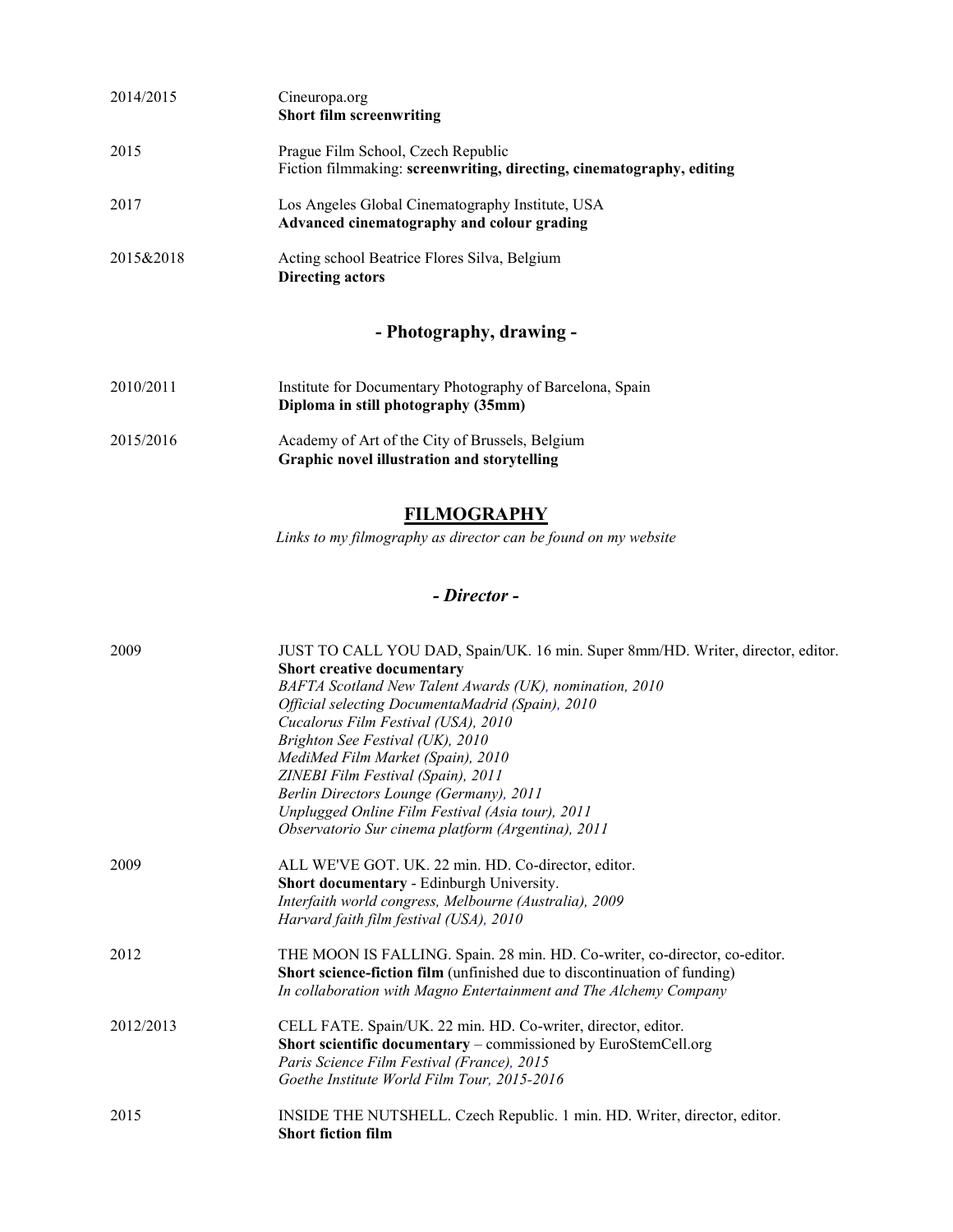| 2017 | AIN'T THAT RIGHT. Spain/Czech Republic. 7 min. HD. Writer, director, editor.<br><b>Short fiction film</b>                                      |
|------|------------------------------------------------------------------------------------------------------------------------------------------------|
|      | Audience Award, Prague Film School, 2015. (Rough Cut)                                                                                          |
|      | Official Selection Plasencia Encorto Festival (Spain), 2018                                                                                    |
|      | Official Selection Cinema Directed by Woman, Tres Cantos (Spain), 2018                                                                         |
|      | V Edition Shorty Week Film Festival, Cádiz (Spain), 2018 (BARaderos section)                                                                   |
|      | XVIII International Short Film Festival of Radio City, Valencia (Spain), 2018.                                                                 |
|      | Official selection, Seoul International Extreme-Short Image & Film Festival (South                                                             |
|      | Korea), 2018                                                                                                                                   |
|      | Official selection, 16th International Short Film Festival FIFICA "Cine a la Calle"                                                            |
|      | (Colombia), 2018                                                                                                                               |
|      | Official selection, Olhares do Mediterrâneo Women's Film Festival (Portugal), 2018<br>Cinema Camp Film Festival, Zamora (Spain), 2018          |
|      | Ciudad de Molina Short Film Festival (Spain), 2018                                                                                             |
|      | Official selection, SESIFF Extreme-Short Rewind, Seoul (South Korea), 2020                                                                     |
|      |                                                                                                                                                |
| 2021 | FOR I AM DEAD. Belgium / U.S.A 20 min. 2K. Writer / director / producer / editor.<br>Short period film.                                        |
|      |                                                                                                                                                |
| 2022 | L'ETERNEL RETOUR. Spain/Belgium. 15 min. HD. Director, editor.                                                                                 |
|      | <b>Short fiction film</b> (in postproduction)                                                                                                  |
|      |                                                                                                                                                |
|      | - Director & Cinematographer -                                                                                                                 |
| 2008 | ESPEJISMOS. Spain. 7 min. HD. Writer, director, cinematographer.                                                                               |
|      | Short experimental film                                                                                                                        |
|      | Renoir Cinemas, Madrid (Spain), 2008                                                                                                           |
|      | Showcase at EICTV (Cuba), 2009                                                                                                                 |
| 2010 | ILLUSIONARY FRONTIERS. UK. 6 min. 16mm. Writer, director, cinematographer,                                                                     |
|      | editor. Short experimental film                                                                                                                |
| 2011 | TIME-BOX. Spain. HD. Director, cinematographer, editor.                                                                                        |
|      | Several short experimental films - Video-dance show.                                                                                           |
| 2012 | SEBASTIEN WAKNINE. Spain. 4 min. HD. Director, cinematographer, editor.                                                                        |
|      | Short experimental film                                                                                                                        |
| 2013 | HANSEN Y ANDRÉS. Spain. 8 min. HD. Co-writer, co-director, co-cinematographer.                                                                 |
|      | Short creative documentary                                                                                                                     |
|      | Official selection, writing laboratory of the Canary Islands (Spain), 2013                                                                     |
| 2017 | THE BURIAL. Canada. 8 min. HD. Co-writer, director, cinematographer.                                                                           |
|      | <b>Short fiction film</b>                                                                                                                      |
|      | Official Selection, Short to the Point (Rumania), 2017                                                                                         |
|      | Winner: Best Experimental, Nominee: Best Editor, Bucharest ShortCut CineFest                                                                   |
|      | (Romania), 2017<br>Unfiltered cinema selection, Short Film Movie Club, Minsk (Belarus), 2018                                                   |
|      | Official Selection Woodengate Film Festival, Baia Mare (Rumania), 2018                                                                         |
|      | Winner: Best Experimental, Alternative Film Festival, Toronto (Canada), 2018                                                                   |
|      | Finalist, The Perfect Light Film Festival (Australia), 2018                                                                                    |
|      | Official selection, Cinemística Festival, Granada (Spain), 2018                                                                                |
|      | Official selection, Veracruz World Film Festival (Mexico), 2018                                                                                |
|      | Official selection, Filmstrip International Film Festival (Romania), 2018<br>Official selection, Motion Pictures Film Festival (Nigeria), 2018 |
|      | Official selection, The Monkey Bread Tree Film Awards (U.K.), 2018                                                                             |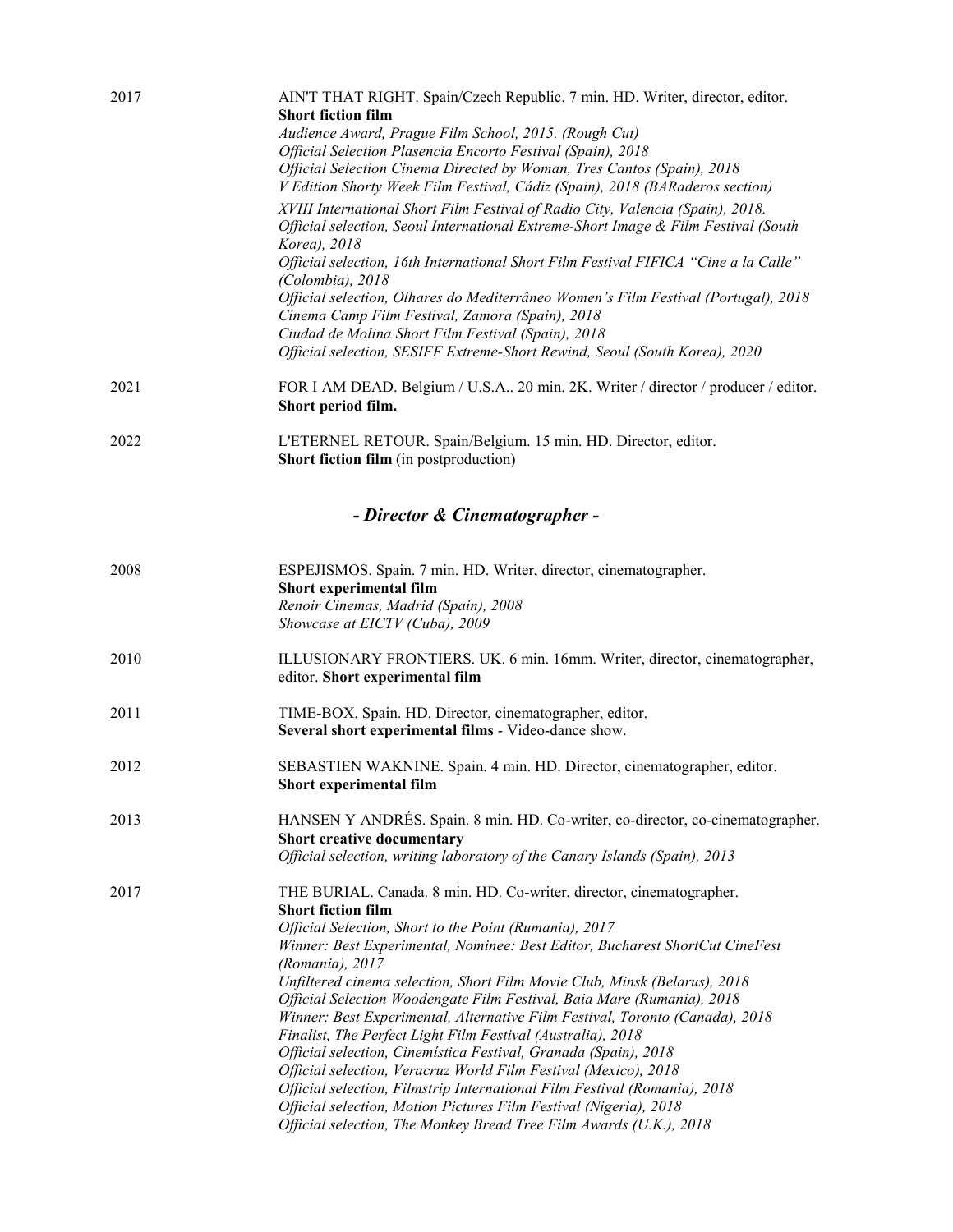|      | Honorable Mention, Experimental Forum, Los Angeles (U.S.A.), 2018<br>Official selection, Moving Pictures Festival, Antwerp (Belgium), 2018                                                                |  |  |
|------|-----------------------------------------------------------------------------------------------------------------------------------------------------------------------------------------------------------|--|--|
|      | Finalist, Independent Talents International Film Festival (U.S.A.), 2018<br>Official selection, Dumbo Film Festival, New York City (U.S.A.), 2019                                                         |  |  |
| 2018 | CSEND / Days without talking. Belgium. 4 min. HD. Co-writer, director, producer, co-<br>cinematographer. Short fiction film.                                                                              |  |  |
|      | Official selection, STR'OFF 007 Festival du Microfilm, Strasbourg (France), 2018<br>Official selection, La Rumeur Court, Liège (Belgium), 2018<br>Screening: Culture Quarantine, Brussels (Belgium), 2020 |  |  |
| 2018 | LIKE A SUNFLOWER IN JULY. Belgium. 2 min. HD. Co-writer, director, producer,<br>co-editor. Short fiction film.<br>Screening (online): Nikon Film Festival (France), 2018                                  |  |  |
| 2020 | PERDÓNAME, LOLA. Spain/Canada. 20 min. 4K. Co-writer, co-director,<br>co-cinematographer, co-editor.                                                                                                      |  |  |
|      | Short western film.<br>Official selection, Kalpanirjhar International Short Film Festival, Kolkata (India), 2020<br>Finalist, Emerging Artists Film Festival, Calgary (Canada), 2021                      |  |  |
|      | Finalist, Rameshwaram International Film Festival (India), 2021                                                                                                                                           |  |  |
|      | Official selection, Bardolino Film Festival (Italy), 2021<br>Official selection, Deep Fried Film Festival, Glasgow (U.K.), 2021                                                                           |  |  |
|      | Official selection, Festival de Cine y Televisión Reino de León (Spain), 2021                                                                                                                             |  |  |
|      | Official selection, FICKIN Festival International du Cinéma de Kinshasa (Congo), 2021                                                                                                                     |  |  |
|      | Fillum International Storical & Short Film Festival (U.S.A.), 2021                                                                                                                                        |  |  |
|      | Official selection, Malter Vándor Filmfesztivál (Hungary), 2021                                                                                                                                           |  |  |
|      | Official selection, NIFF London New Indie Film Festival of London (U.K.), 2021<br>Official selection, Semana de Cine de Autor de Lugo (Spain), 2021                                                       |  |  |
|      | Official selection, Varese International Film Festival (Italy), 2021                                                                                                                                      |  |  |
|      | Official selection, Yerevan Short Film Festival (Armenia), 2021                                                                                                                                           |  |  |
|      | Official selection, Grand Juntion Film Festival, Colorado (U.S.A.), 2021                                                                                                                                  |  |  |
|      | Official selection, SydFest Independent Film Festival, Syndey (Australia), 2021                                                                                                                           |  |  |
| 2020 | LE CRI DU MEROU. Belgium. 7 min. HD. Co-writer / director / co-producter /<br>cinematographer. Short fiction film.                                                                                        |  |  |
|      | Official selection, Metropolis Film Festival, Milan (Italy), 2021                                                                                                                                         |  |  |
|      | Finalist, Paris International Film Awards (France), 2021<br>Winner: Best Artist Film (Short), Berlin Indie Film Festival (Germany), 2021                                                                  |  |  |
|      | Finalist, Berlin Shorts Awards (Germany), 2021                                                                                                                                                            |  |  |
|      | Finalist, Lisbon Film Rendezvous (Portugal), 2022                                                                                                                                                         |  |  |
| 2021 | RUNNING WITH CROWS. U.K. / France. 3 min. HD. Director / producer /                                                                                                                                       |  |  |
|      | cinematographer / editor.                                                                                                                                                                                 |  |  |
|      | Creative documentary short - part of the collective project FemaleFaces.org.<br>Screening: Access Arts New York City (U.S.A.)                                                                             |  |  |
|      | - Cinematographer -                                                                                                                                                                                       |  |  |
|      |                                                                                                                                                                                                           |  |  |
| 2009 | HAPPY BIRTHDAY. UK. 10 min. HD. Cinematographer.<br>Director: Shu Moon Leung                                                                                                                              |  |  |
|      | <b>Short fiction film</b>                                                                                                                                                                                 |  |  |
| 2010 | DANAUS GILIPPUS. UK. 12 min. 16mm/Super 8mm. Cinematographer.<br>Director: Johanna Wagner<br><b>Short fiction film</b>                                                                                    |  |  |
|      |                                                                                                                                                                                                           |  |  |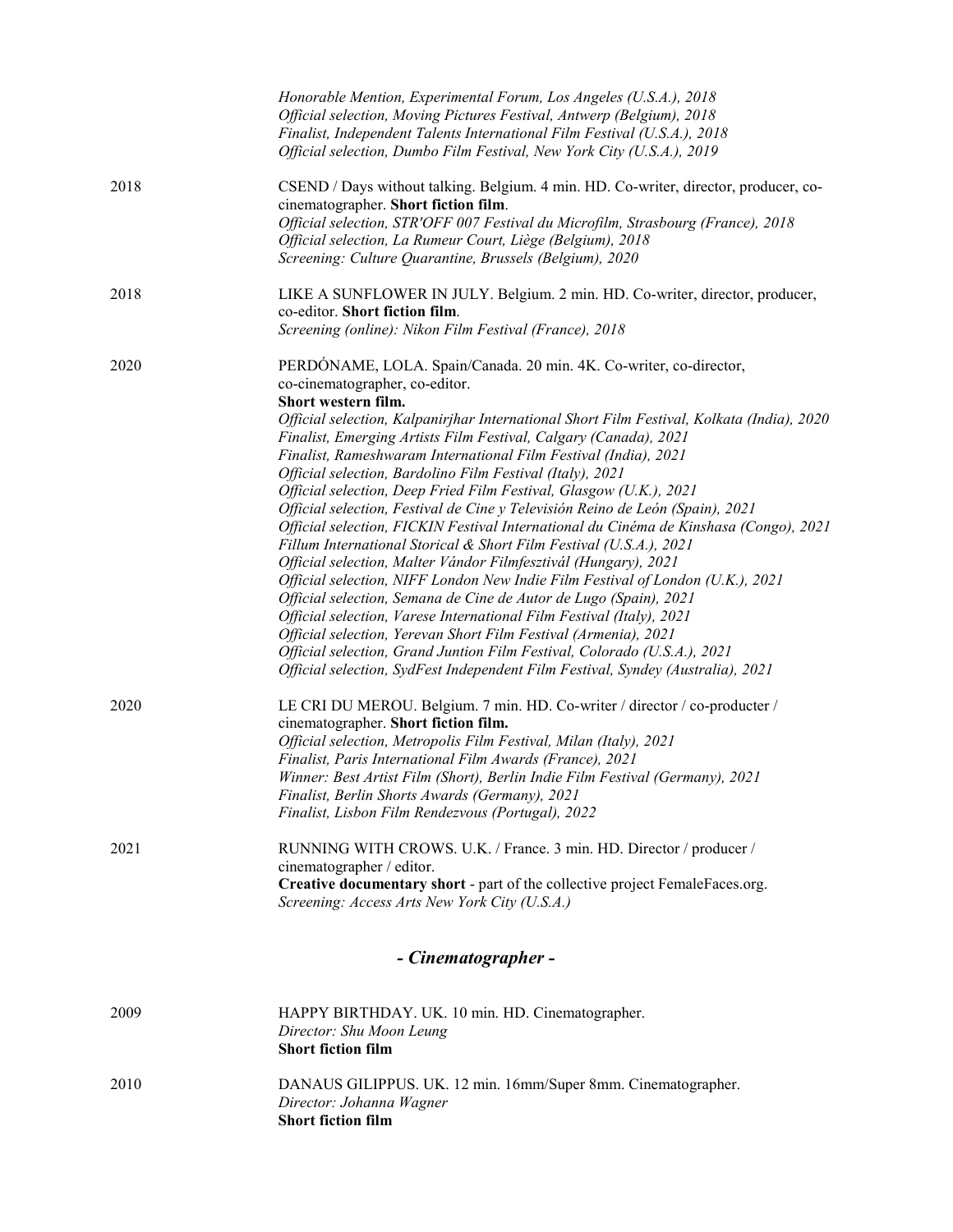| 2012 | UMBLICUS. Germany. 10 min. 16mm. Cinematographer.<br>Director: Johanna Wagner<br><b>Short fiction film</b>                                                 |
|------|------------------------------------------------------------------------------------------------------------------------------------------------------------|
| 2014 | NACHT VAN DE NACHT. The Netherlands. 2 min. HD. Cinematographer.<br>Director: Néstor Romero<br>Short documentary film - Cultural event, city of Middleburg |
| 2015 | MIRROR IMAGE. Czech Republic. 4 min. HD. Cinematographer<br>Director: Tejas Edwin<br><b>Short fiction film</b>                                             |
| 2015 | BLOOM. Czech Republic. 6 min. HD. Cinematographer<br>Director: Ivan Dedicatoria<br><b>Short fiction film</b>                                               |
|      | - Other roles: editor, assistant director, sound -                                                                                                         |
| 2010 | STONE PROJECT. UK. HD. Assistant editor, editor.<br>Director: Noe Mendelle<br>Several short documentary films - Edinburgh University.                      |
| 2010 | TRUSTED. UK. 10 min. HD. Assistant director.<br>Director: Anna Urbanowska<br><b>Short fiction film</b>                                                     |
| 2012 | iPS CELLS: THE FUTURE. UK. 20 min. HD. Editor.<br>Director: Amy Hardie and Claire Blackburn<br>Short documentary film - EuroStemCell.org                   |
| 2015 | TELEPOETRY. Czech Republic. 10 min. HD. Assistant director, sound.<br>Director: Marco Joubert<br><b>Short fiction film</b>                                 |

# **STAGE LIGHTING & VFX**

| 1998/2004 | Several student plays<br>Lighting assistant.<br>GETA student theatre company, Technical University of Madrid, Spain |
|-----------|---------------------------------------------------------------------------------------------------------------------|
| 2014      | "King Lear" - stage director: Esther Pozo Vera                                                                      |
|           | Film projections and visual effects for cyclorama                                                                   |
|           | Brussels Shakespeare Society, Belgium.                                                                              |
|           | Nomination for "best storm recreation", Brussels English-language theatre awards, 2014                              |
| 2015      | "El hotelito" - stage director: Rafael Plata                                                                        |
|           | Lighting design and live operation                                                                                  |
|           | TeatroBe Spanish-language theatre company, Brussels, Belgium.                                                       |
| 2016      | "Doña Rosita" - stage director: Juan Ochoa                                                                          |
|           | <b>Lighting design and live operation</b>                                                                           |
|           | TeatroBe Spanish-language theatre company, Brussels, Belgium.                                                       |